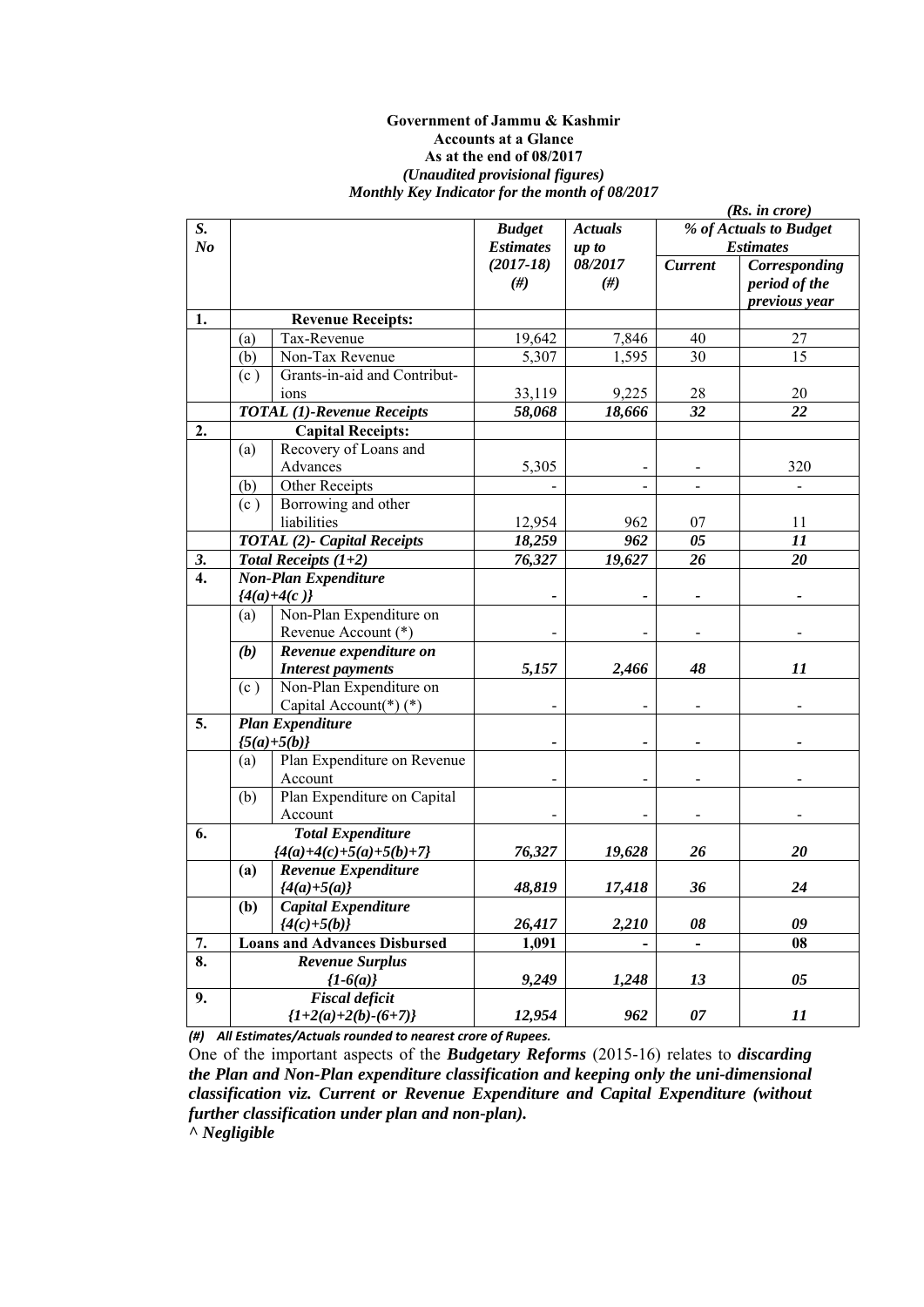## (Format of Progressive Figures)

#### T A X R E V E N U E

(Rs. in crore)

| <b>Month</b> | 2017-18        |                | 2016-17        |             |
|--------------|----------------|----------------|----------------|-------------|
|              | Monthly $(\#)$ | Progressive(#) | <b>Monthly</b> | Progressive |
| April        | 1,157          | 1,157          | 1,109          | 1,109       |
| May          | 1,277          | 2,434          | 1,036          | 2,145       |
| June         | 1,224          | 3,658          | 1,009          | 3,154       |
| July         | 2,822          | 6,480          | 1,465          | 4,619       |
| August       | 1,366          | 7,846          | 383            | 5,002       |
| September    |                |                | 1,612          | 6,614       |
| October      |                |                | 1,676          | 8,290       |
| November     |                |                | 1,141          | 9,431       |
| December     |                |                | 914            | 10,345      |
| January      |                |                | 2,390          | 12,735      |
| February     |                |                | 1,059          | 13,794      |
| March        |                |                | 1,259          | 15,053      |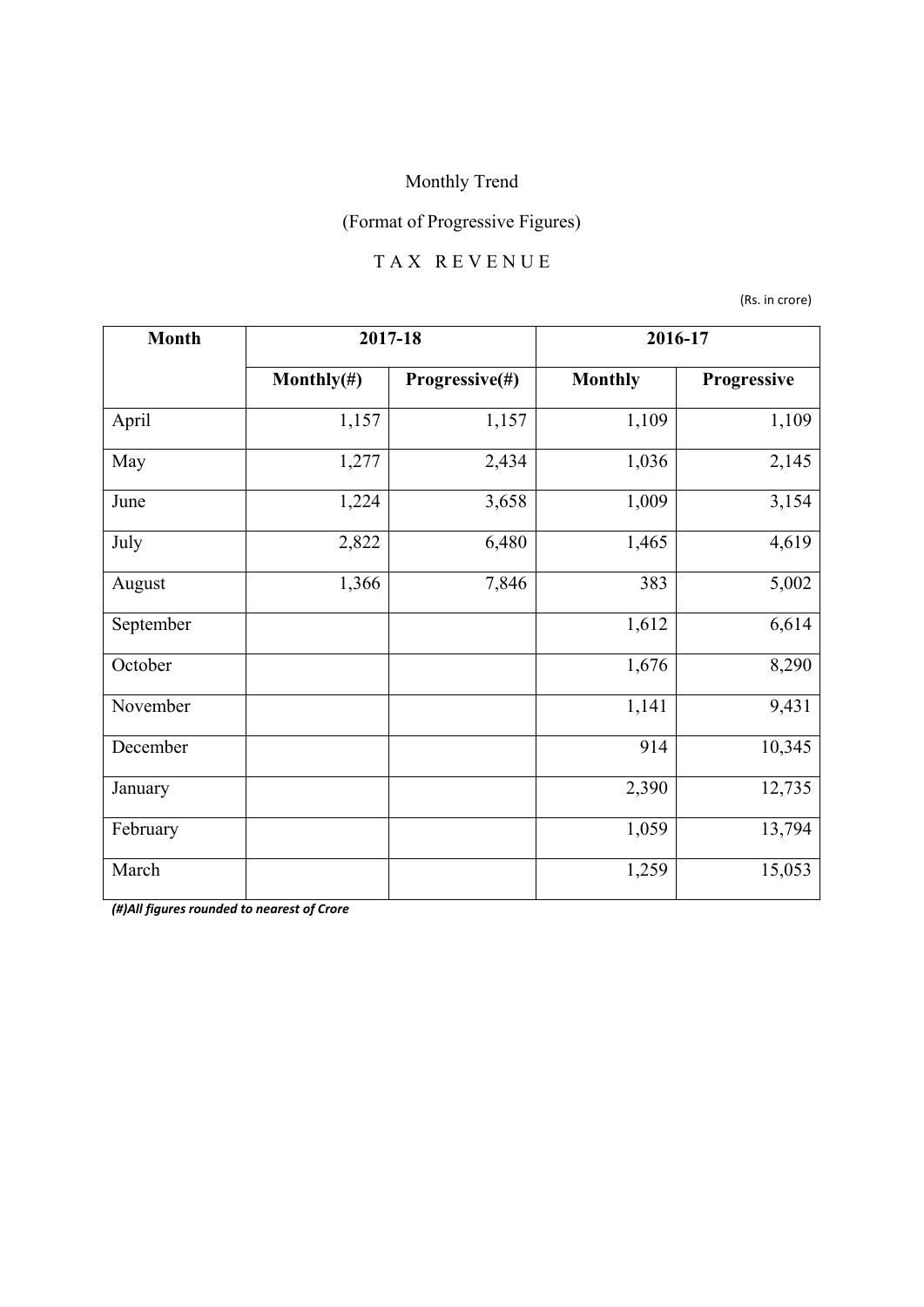# (Format of Progressive Figures)

## N O N-T A X R E V E N U E

(Rs. in crore)

| <b>Month</b> | 2017-18        |                | 2016-17        |             |
|--------------|----------------|----------------|----------------|-------------|
|              | Monthly $(\#)$ | Progressive(#) | <b>Monthly</b> | Progressive |
| April        | 352            | 352            | 95             | 95          |
| May          | 367            | 719            | 120            | 215         |
| June         | 257            | 976            | 115            | 330         |
| July         | 336            | 1,312          | 182            | 512         |
| August       | 283            | 1,595          | 100            | 612         |
| September    |                |                | 118            | 730         |
| October      |                |                | 139            | 869         |
| November     |                |                | 708            | 1,577       |
| December     |                |                | 216            | 1,793       |
| January      |                |                | 194            | 1,987       |
| February     |                |                | 200            | 2,187       |
| March        |                |                | 1,710          | 3,897       |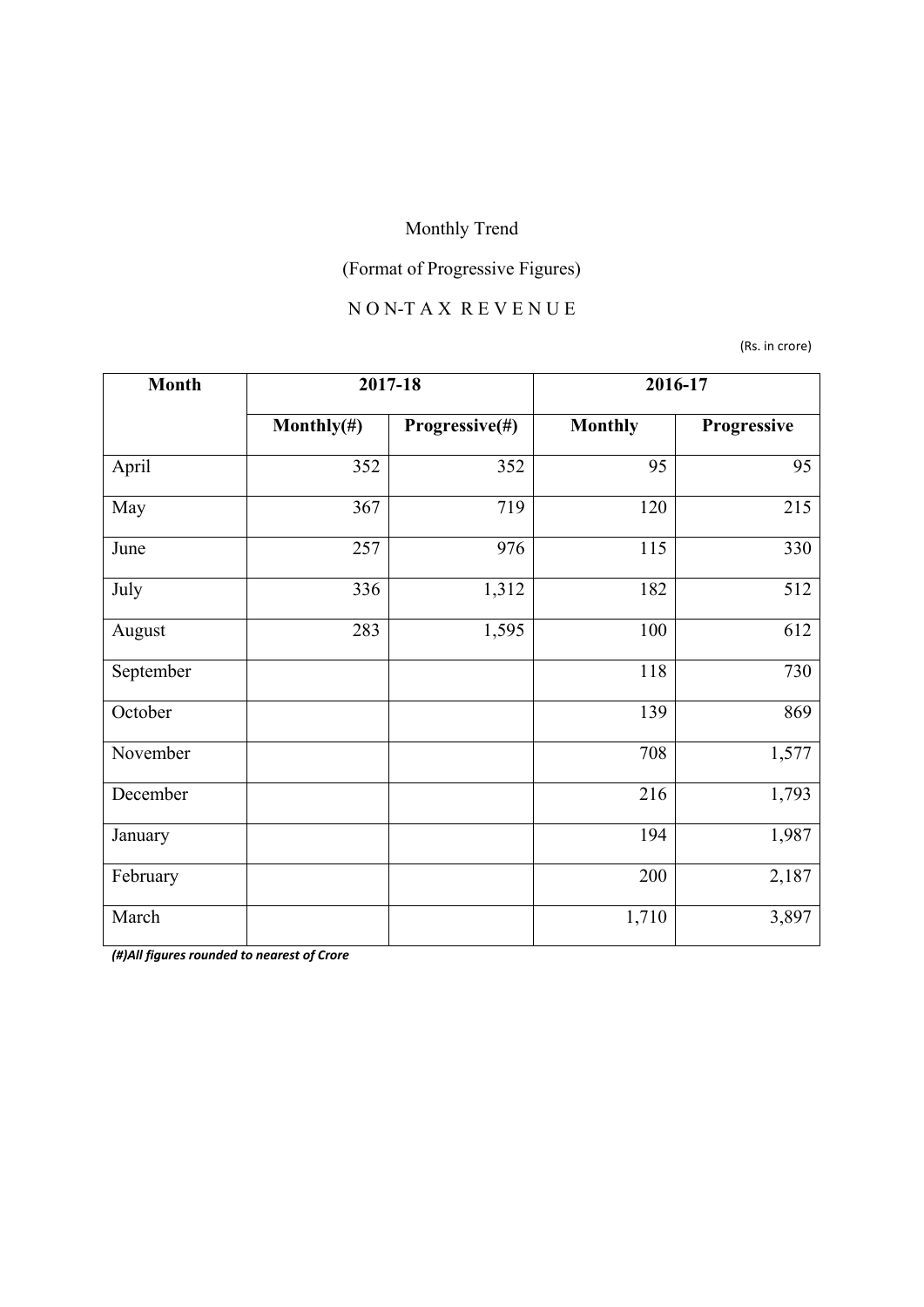## (Format of Progressive Figures)

## Revenue Receipts of

#### GRANTS-IN-AID AND CONTRIBUTIONS

(Rs. in crore)

| <b>Month</b> | 2017-18        |                | 2016-17                      |             |
|--------------|----------------|----------------|------------------------------|-------------|
|              | Monthly $(\#)$ | Progressive(#) | <b>Monthly</b>               | Progressive |
| April        | 200            | 200            | -                            |             |
| May          | 2,151          | 2,351          | 2,348                        | 2,348       |
| June         | 1,989          | 4,340          | 1,985                        | 4,333       |
| July         | 3,673          | 8,013          | 1,258                        | 5,591       |
| August       | 1,212          | 9,225          | $\qquad \qquad \blacksquare$ | 5,591       |
| September    |                |                | 3,272                        | 8,863       |
| October      |                |                | 1,422                        | 10,285      |
| November     |                |                | 983                          | 11,268      |
| December     |                |                | 2,389                        | 13,657      |
| January      |                |                | 1,575                        | 15,232      |
| February     |                |                | 1,908                        | 17,140      |
| March        |                |                | 1,509                        | 18,649      |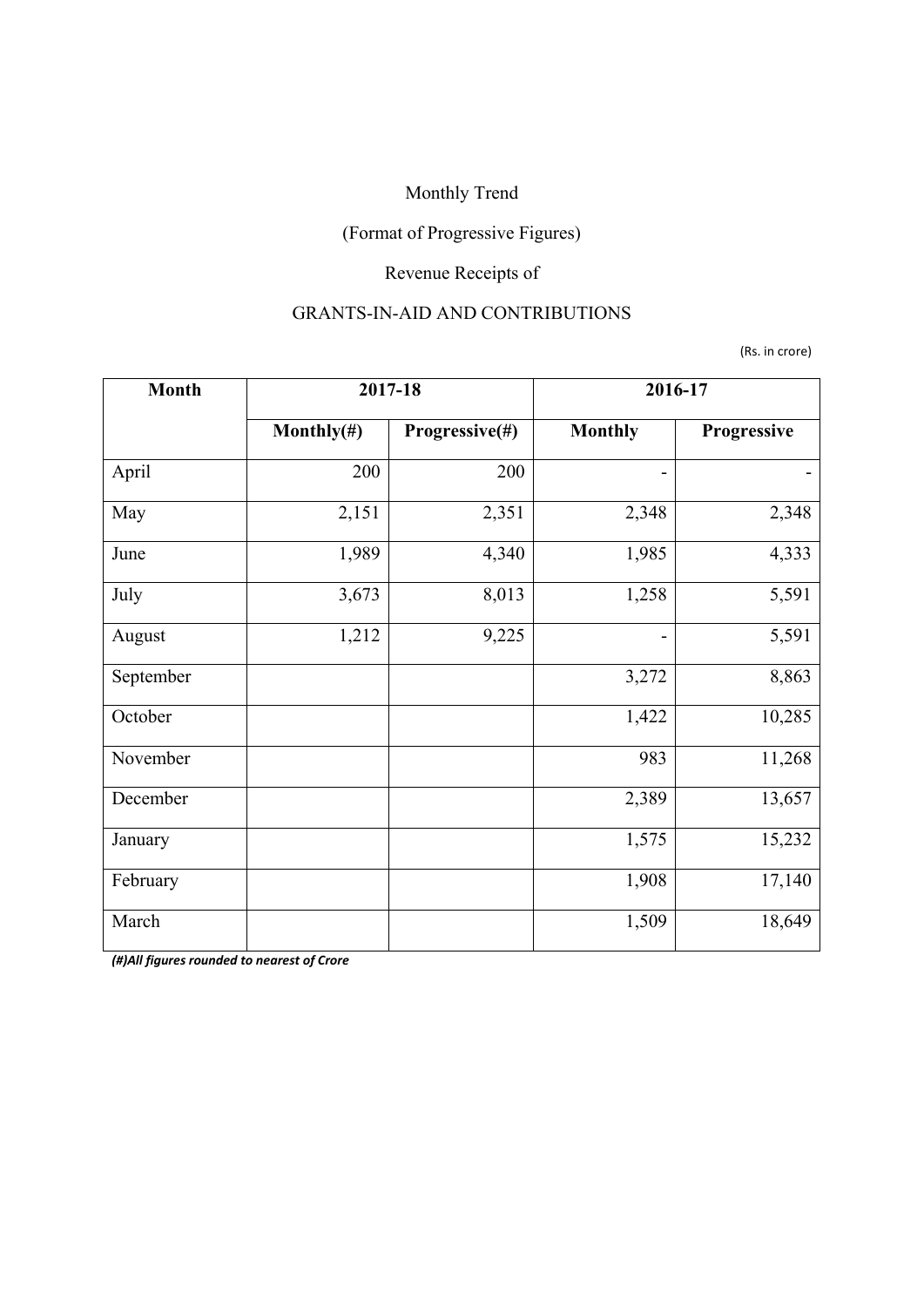## (Format of Progressive Figures)

#### RECOVERY OF LOANS AND ADVANCES

(Rs. in crore)

| <b>Month</b> | 2017-18        |                | 2016-17                      |             |
|--------------|----------------|----------------|------------------------------|-------------|
|              | Monthly $(\#)$ | Progressive(#) | <b>Monthly</b>               | Progressive |
| April        | -              | -              | 02                           | 02          |
| May          | -              | -              | $\overline{\phantom{a}}$     | $02\,$      |
| June         | $\overline{a}$ | -              | 01                           | 03          |
| July         | 01             | 01             | 13                           | 16          |
| August       | $\overline{a}$ | 01             | $\qquad \qquad \blacksquare$ | 16          |
| September    |                |                | $\qquad \qquad \blacksquare$ | 16          |
| October      |                |                | $\overline{\phantom{a}}$     | 16          |
| November     |                |                | $\overline{\phantom{a}}$     | 16          |
| December     |                |                | $\overline{\phantom{0}}$     | 16          |
| January      |                |                | 01                           | 17          |
| February     |                |                | $\overline{\phantom{a}}$     | 17          |
| March        |                |                | $\overline{2}$               | 19          |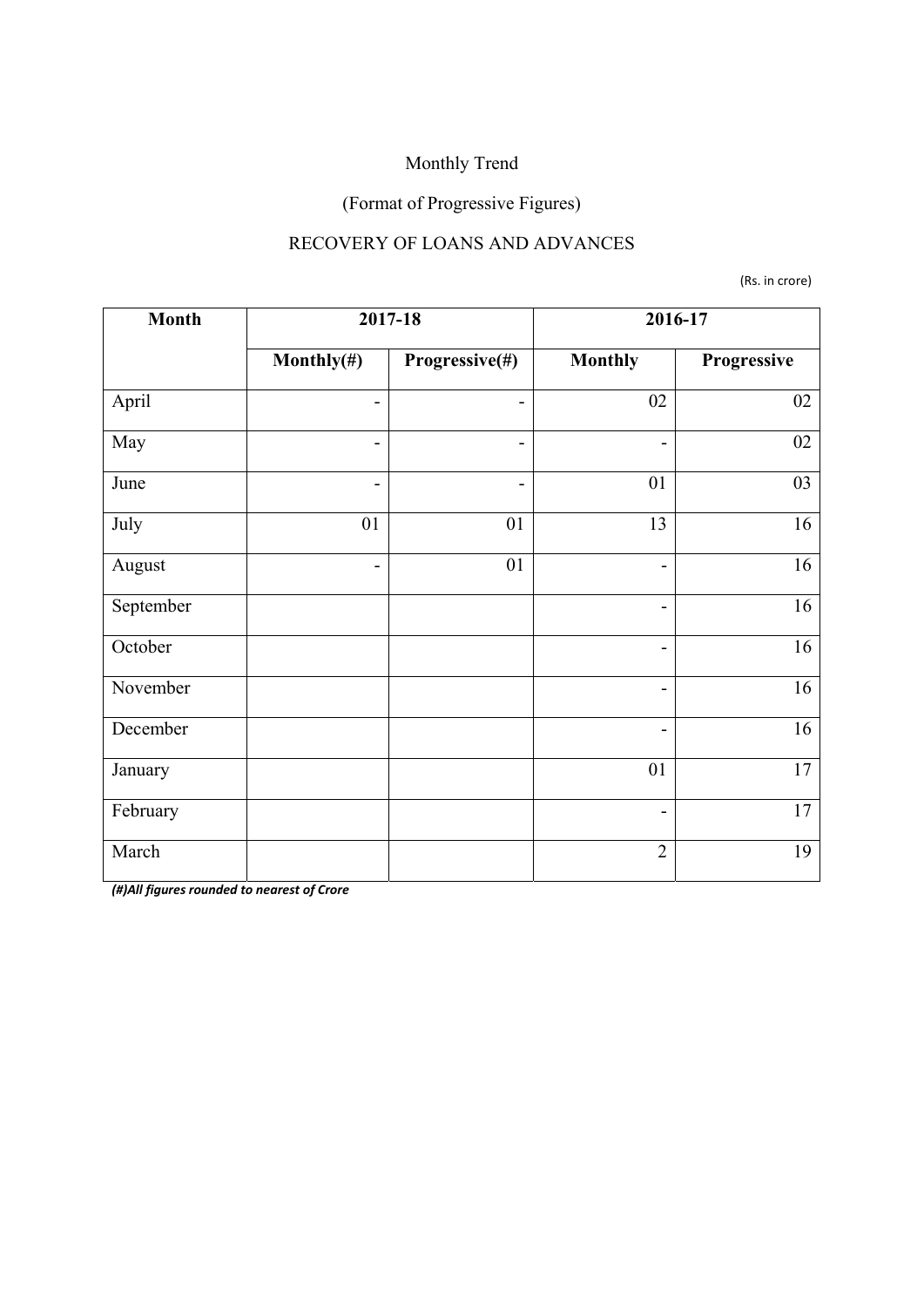## (Format of Progressive Figures)

#### BORROWINGS AND OTHER LIABILITIES

(Rs. in crore)

| <b>Month</b> | 2017-18        |                | 2016-17        |             |
|--------------|----------------|----------------|----------------|-------------|
|              | Monthly $(\#)$ | Progressive(#) | <b>Monthly</b> | Progressive |
| April        | 443            | 443            | 376            | 376         |
| May          | 911            | 1,354          | $(-)911$       | $(-)535$    |
| June         | 686            | 2,040          | $(-)518$       | $(-)1,053$  |
| July         | $(-)3,444$     | $(-)1,404$     | 389            | $(-)664$    |
| August       | 2,366          | 962            | 1,987          | 1,323       |
| September    |                |                | $(-)1,524$     | $(-)201$    |
| October      |                |                | 913            | 712         |
| November     |                |                | 712            | 1,424       |
| December     |                |                | $(-)249$       | 1,175       |
| January      |                |                | $(-)1,048$     | 127         |
| February     |                |                | 840            | 967         |
| March        |                |                | 6,697          | 7,664       |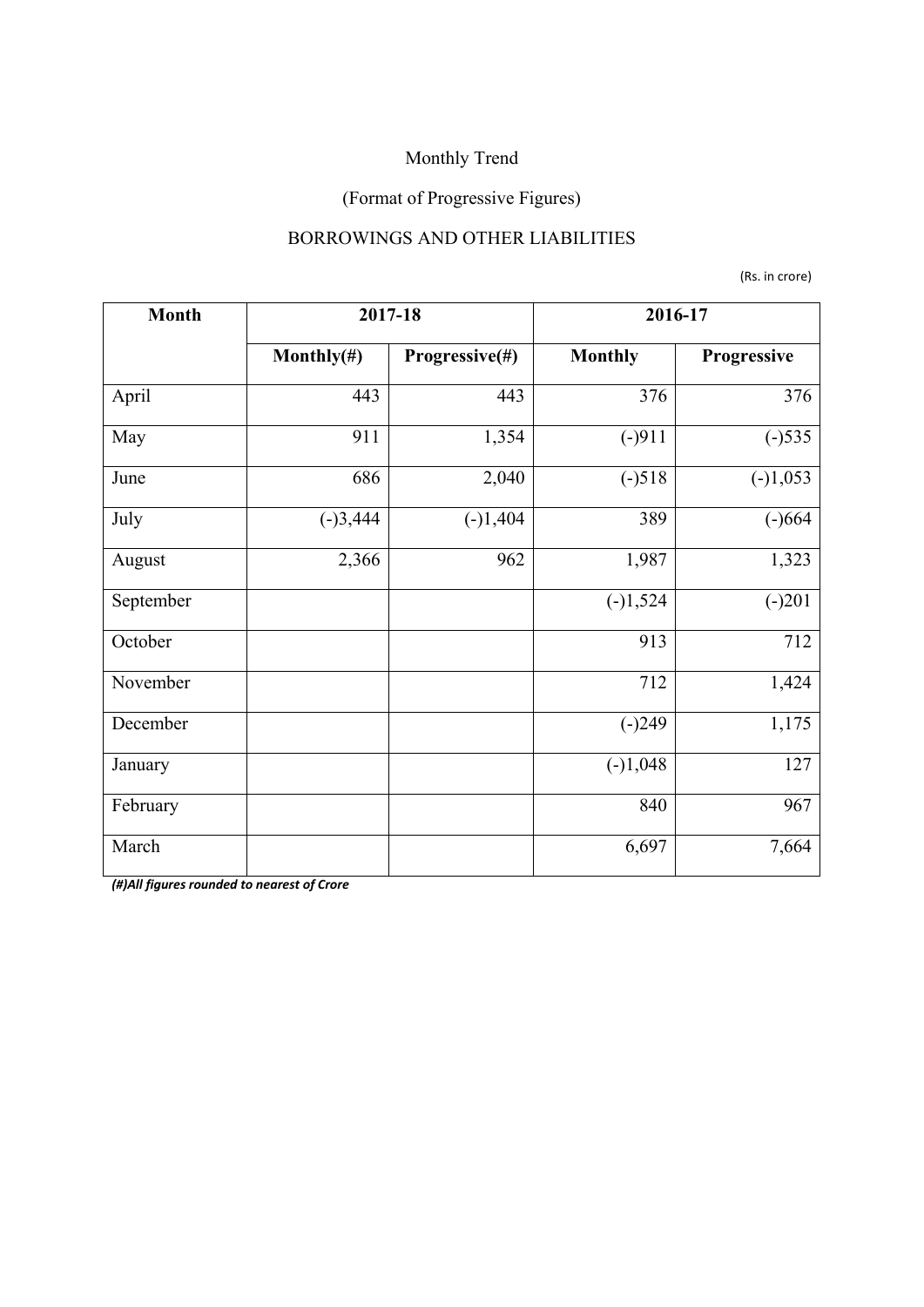## (Format of Progressive Figures)

#### NON-PLAN EXPENDITURE ON REVENUE ACCOUNT

(Rs. in crore)

| <b>Month</b> | 2017-18        |                           | 2016-17        |             |
|--------------|----------------|---------------------------|----------------|-------------|
|              | Monthly $(\#)$ | Progressive(#)            | <b>Monthly</b> | Progressive |
| April        | 1,972          | 1,972                     | 1,541          | 1,541       |
| May          | 4,191          | 6,163                     | 1,985          | 3,526       |
| June         | $\mathbf{R}^*$ | $\mathbf{\mathbf{\star}}$ | 2,097          | 5,623       |
| July         | $\ast$         | $\ast$                    | 2,370          | 7,993       |
| August       | $\ast$         | $\ast$                    | 2,154          | 10,147      |
| September    |                |                           | 3,066          | 13,213      |
| October      |                |                           | 3,669          | 16,882      |
| November     |                |                           | 3,155          | 20,037      |
| December     |                |                           | 2,742          | 22,779      |
| January      |                |                           | 2,573          | 25,352      |
| February     |                |                           | 3,220          | 28,572      |
| March        |                |                           | 7,404          | 35,976      |

*(#)All figures rounded to nearest of Crore*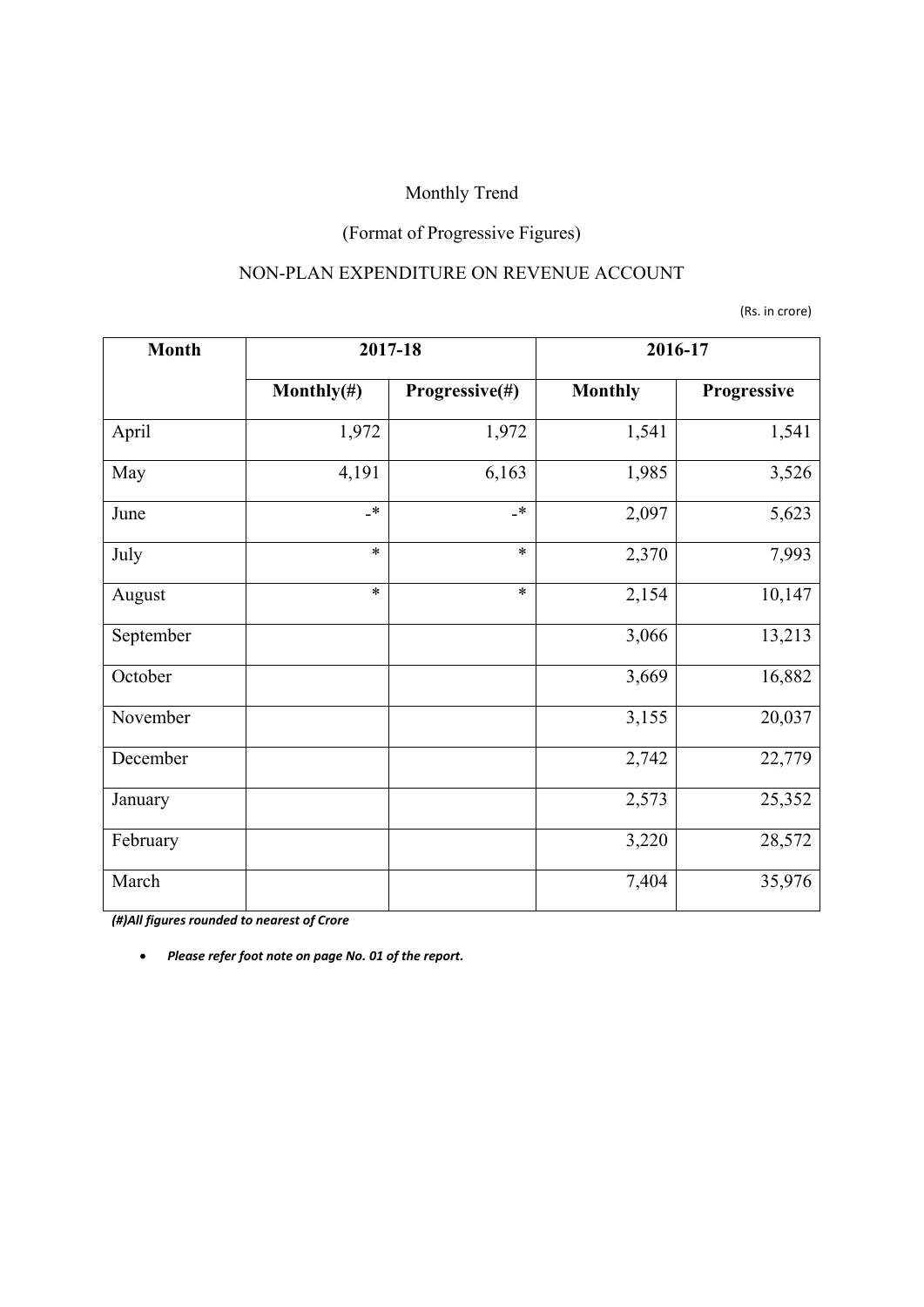## (Format of Progressive Figures)

#### REVENUE EXPENDITURE ON INTEREST PAYMENTS

|  | (Rs. in crore) |
|--|----------------|
|--|----------------|

| <b>Month</b> |                          | 2017-18        | 2016-17        |             |
|--------------|--------------------------|----------------|----------------|-------------|
|              | Monthly $(\#)$           | Progressive(#) | <b>Monthly</b> | Progressive |
| April        | $\overline{\phantom{0}}$ | -              | -              |             |
| May          | 1,580                    | 1,580          | 138            | 138         |
| June         | 127                      | 1,707          | 273            | 411         |
| July         | 504                      | 2,211          | 98             | 509         |
| August       | 255                      | 2,466          | 01             | 510         |
| September    |                          |                | 642            | 1,152       |
| October      |                          |                | 387            | 1,539       |
| November     |                          |                | 137            | 1,676       |
| December     |                          |                | 140            | 1,816       |
| January      |                          |                | 253            | 2,069       |
| February     |                          |                | 397            | 2,466       |
| March        |                          |                | 233            | 2,699       |

*(#)All figures rounded to nearest of Crore*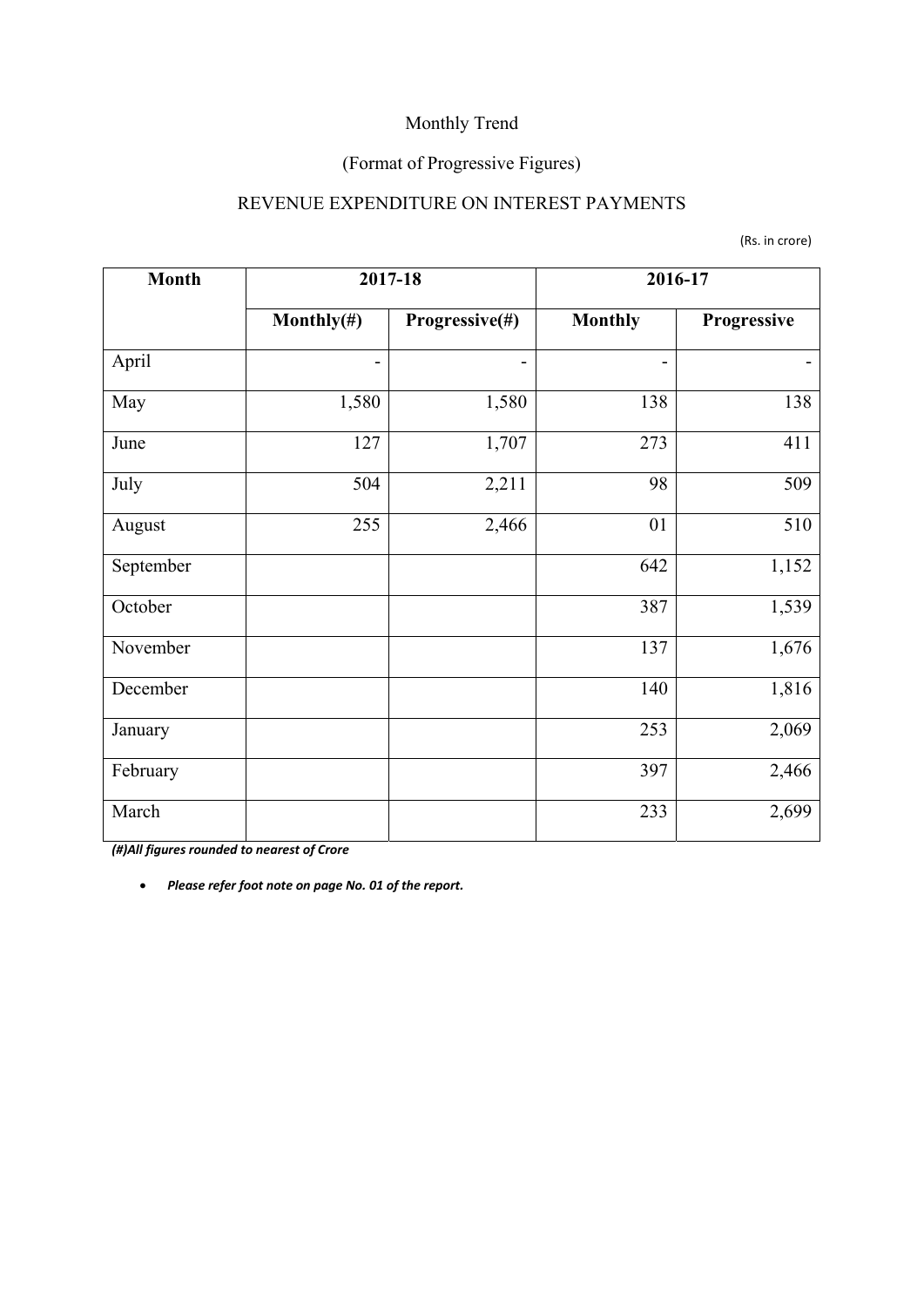## (Format of Progressive Figures)

#### NON-PLAN EXPENDITURE ON CAPITAL ACCOUNT

(Rs. in crore)

| <b>Month</b> | 2017-18        |                | 2016-17        |             |
|--------------|----------------|----------------|----------------|-------------|
|              | Monthly $(\#)$ | Progressive(#) | <b>Monthly</b> | Progressive |
| April        | 48             | 48             | 07             | 07          |
| May          | 19             | 67             | 04             | 11          |
| June         | $\ast$         | $\ast$         | 34             | 45          |
| July         | $\ast$         | $\ast$         | 49             | 94          |
| August       | $\ast$         | $\ast$         | 75             | 169         |
| September    |                |                | 25             | 194         |
| October      |                |                | 126            | 320         |
| November     |                |                | 34             | 354         |
| December     |                |                | $10\,$         | 364         |
| January      |                |                | 20             | 384         |
| February     |                |                | 88             | 472         |
| March        |                |                | 320            | 792         |

*(#)All figures rounded to nearest of Crore*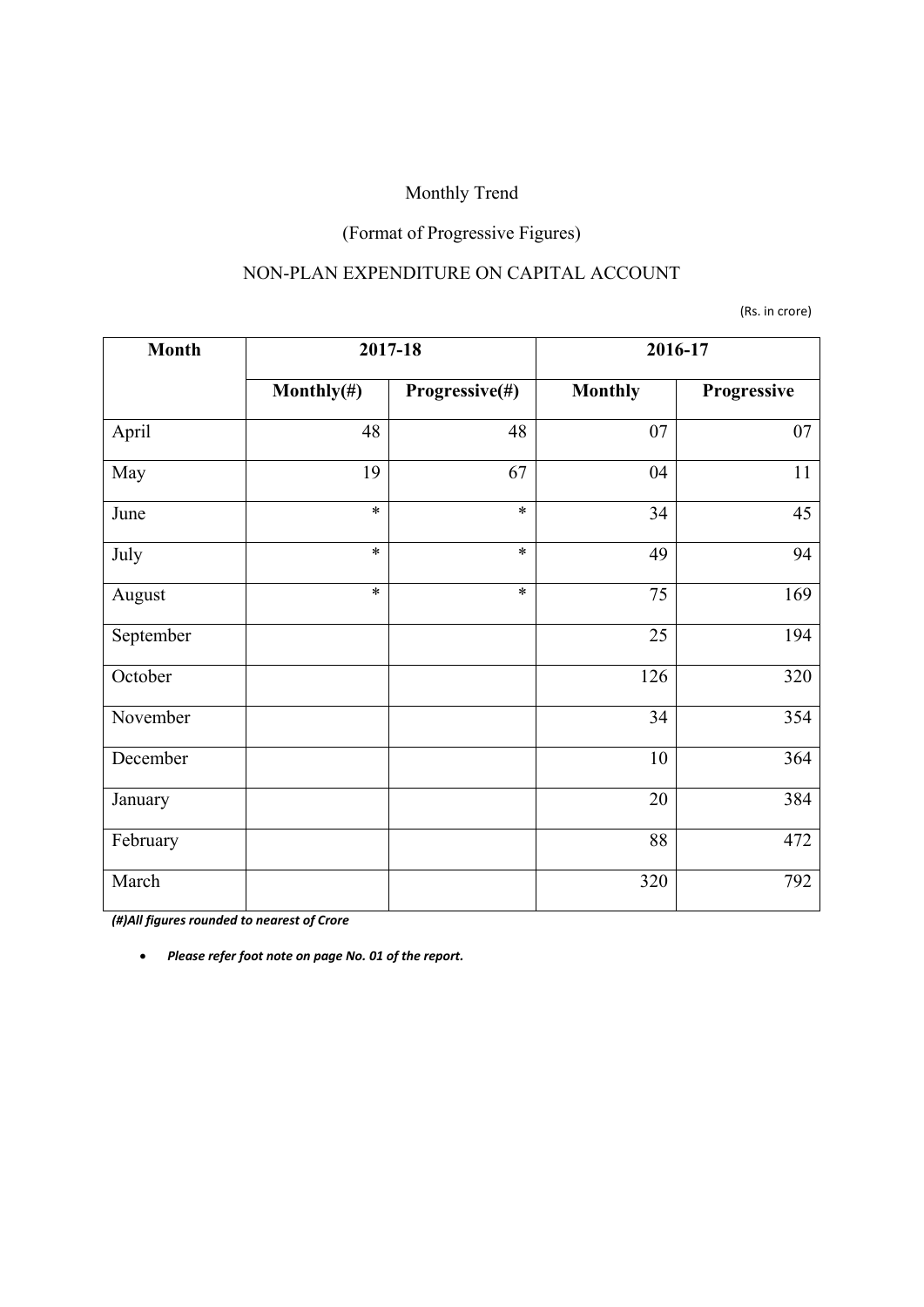## (Format of Progressive Figures)

### PLAN EXPENDITURE ON REVENUE ACCOUNT

(Rs. in crore)

| <b>Month</b> | 2017-18                      |                | 2016-17        |             |
|--------------|------------------------------|----------------|----------------|-------------|
|              | Monthly $(\#)$               | Progressive(#) | <b>Monthly</b> | Progressive |
| April        | $\qquad \qquad \blacksquare$ |                | 09             | 09          |
| May          | 40                           | 40             | 319            | 328         |
| June         | $\ast$                       | $\ast$         | 122            | 450         |
| July         | $\ast$                       | $\ast$         | 273            | 723         |
| August       | $\ast$                       | $\ast$         | 46             | 769         |
| September    |                              |                | 54             | 823         |
| October      |                              |                | 55             | 878         |
| November     |                              |                | 118            | 996         |
| December     |                              |                | 19             | 1,015       |
| January      |                              |                | 40             | 1,055       |
| February     |                              |                | 50             | 1,105       |
| March        |                              |                | 223            | 1,328       |

*(#)All figures rounded to nearest of Crore*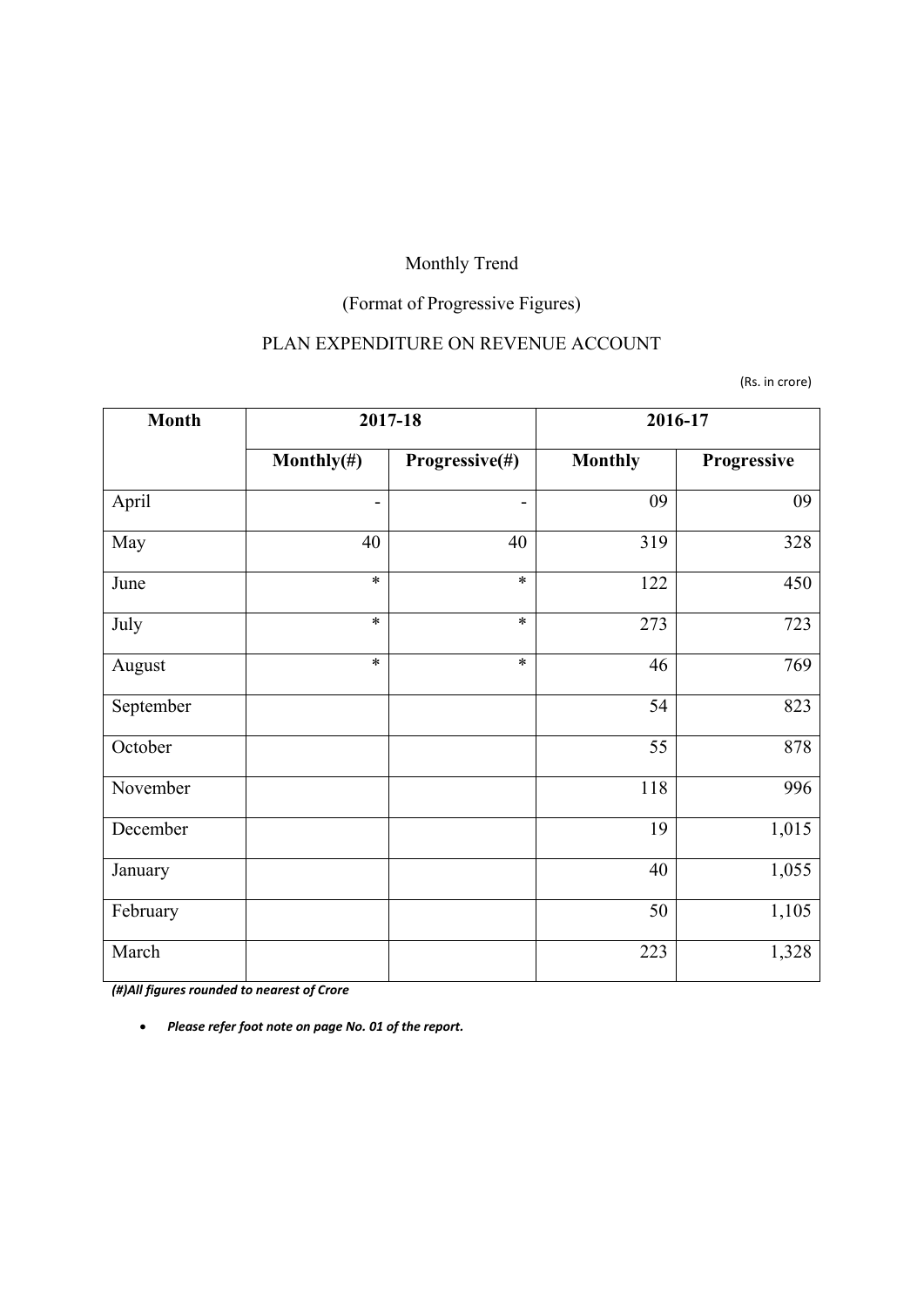## (Format of Progressive Figures)

#### PLAN EXPENDITURE ON CAPITAL ACCOUNT

(Rs. in crore)

| <b>Month</b> | 2017-18        |                | 2016-17        |             |
|--------------|----------------|----------------|----------------|-------------|
|              | Monthly $(\#)$ | Progressive(#) | <b>Monthly</b> | Progressive |
| April        | 132            | 132            | 25             | 25          |
| May          | 456            | 588            | 284            | 309         |
| June         | $\ast$         | $\ast$         | 336            | 645         |
| July         | $\ast$         | $\ast$         | 613            | 1,258       |
| August       | $\ast$         | $\ast$         | 194            | 1,452       |
| September    |                |                | 321            | 1,773       |
| October      |                |                | 297            | 2,070       |
| November     |                |                | 235            | 2,305       |
| December     |                |                | 486            | 2,791       |
| January      |                |                | 475            | 3,266       |
| February     |                |                | 641            | 3,907       |
| March        |                |                | 3,203          | 7,110       |

*(#)All figures rounded to nearest of Crore*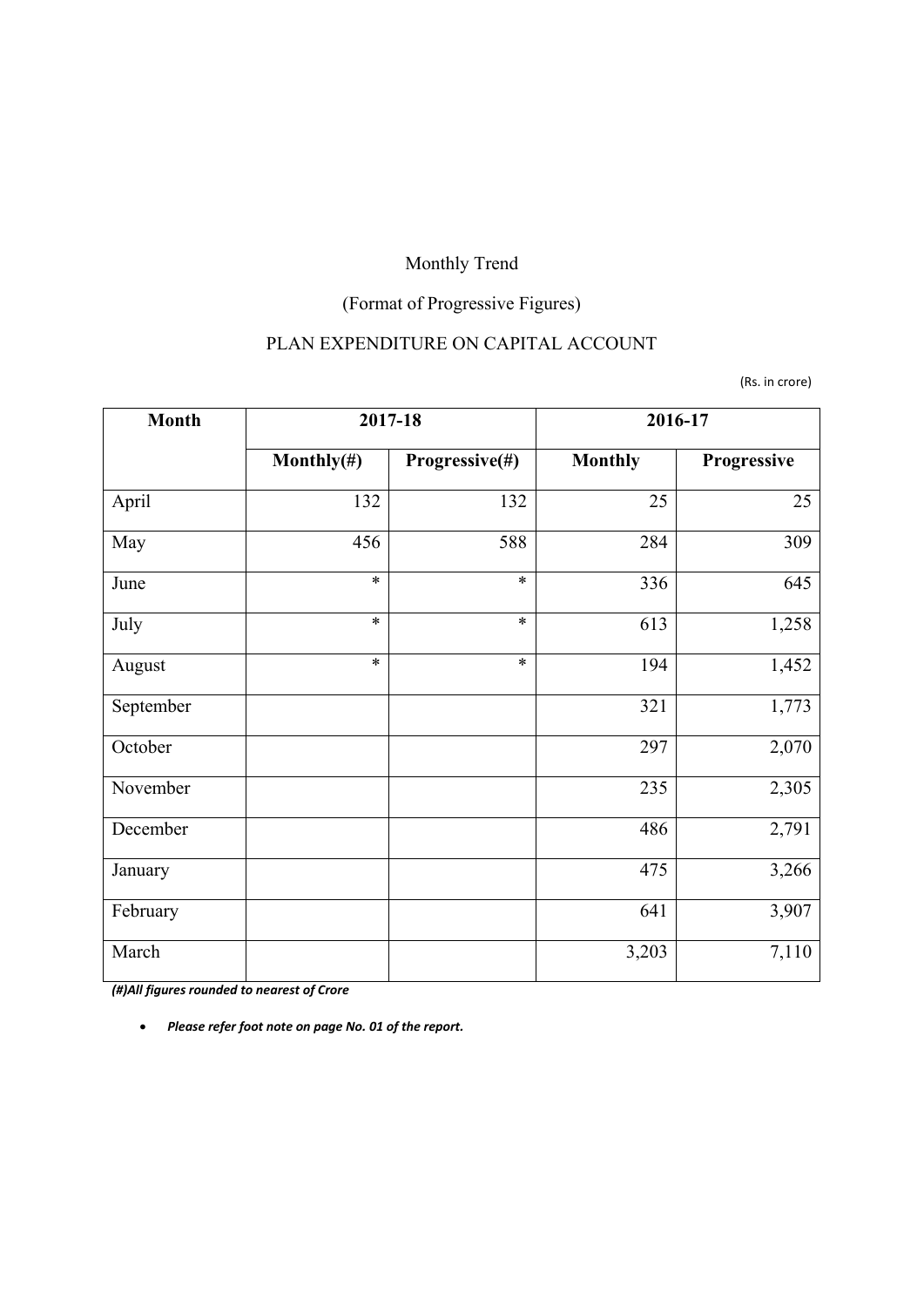## (Format of Progressive Figures)

#### TOTAL EXPENDITURE ON REVENUE ACCOUNT

(Rs. in crore)

| <b>Month</b> | 2017-18        |                | 2016-17        |             |  |
|--------------|----------------|----------------|----------------|-------------|--|
|              | Monthly $(\#)$ | Progressive(#) | <b>Monthly</b> | Progressive |  |
| April        | 1,972          | 1,972          | 1,550          | 1,550       |  |
| May          | 4,231          | 6,203          | 2,304          | 3,854       |  |
| June         | 3,661          | 9,864          | 2,219          | 6,073       |  |
| July         | 2,666          | 12,530         | 2,643          | 8,716       |  |
| August       | 4,888          | 17,418         | 2,200          | 10,916      |  |
| September    |                |                | 3,120          | 14,036      |  |
| October      |                |                | 3,724          | 17,760      |  |
| November     |                |                | 3,273          | 21,033      |  |
| December     |                |                | 2,761          | 23,794      |  |
| January      |                |                | 2,613          | 26,407      |  |
| February     |                |                | 3,270          | 29,677      |  |
| March        |                |                | 7,627          | 37,304      |  |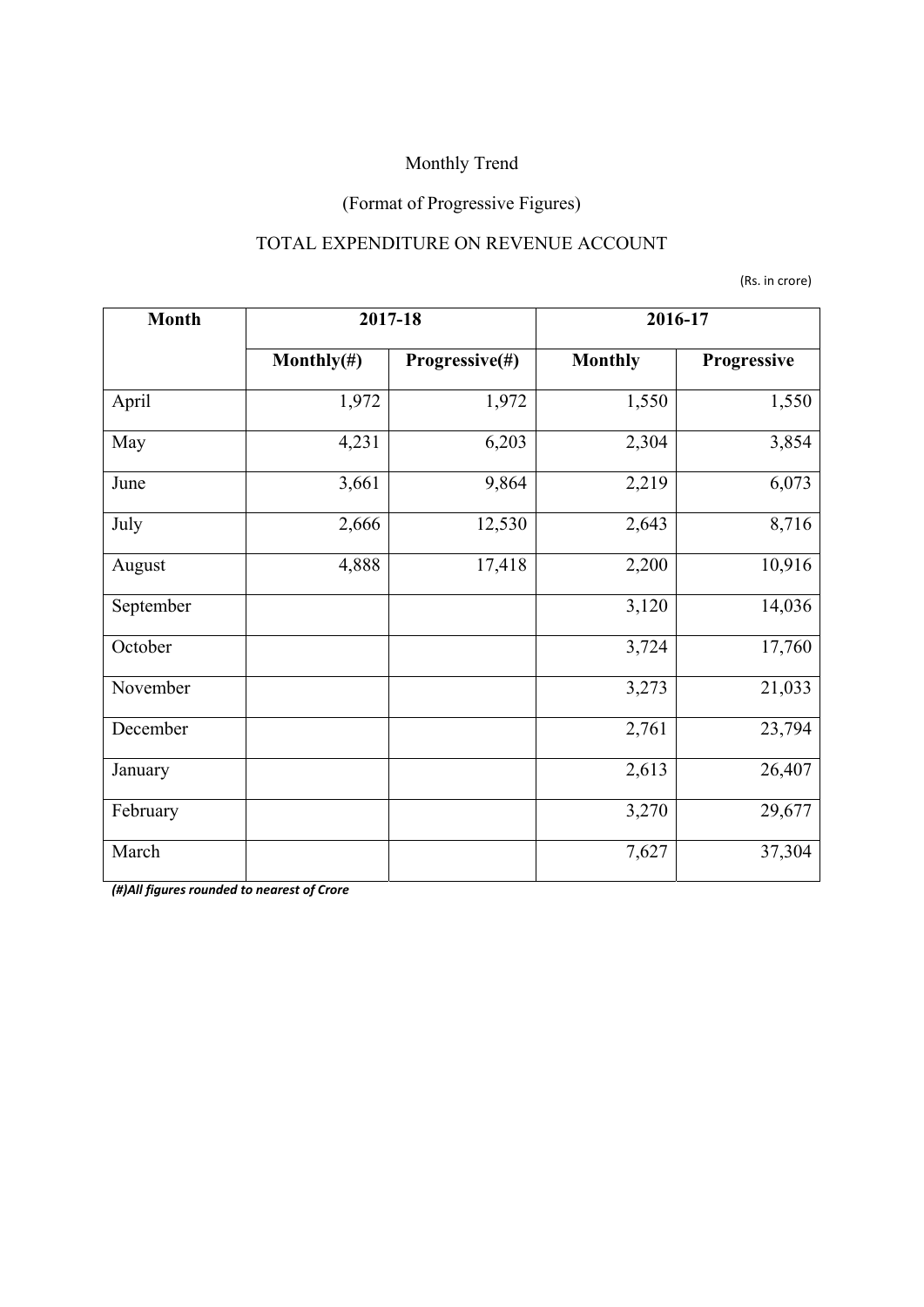## (Format of Progressive Figures)

### TOTAL EXPENDITURE ON CAPITAL ACCOUNT

(Rs. in crore)

| <b>Month</b> | 2017-18                          |       | 2016-17        |             |  |
|--------------|----------------------------------|-------|----------------|-------------|--|
|              | Progressive(#)<br>Monthly $(\#)$ |       | <b>Monthly</b> | Progressive |  |
| April        | 180                              | 180   | 32             | 32          |  |
| May          | 475                              | 655   | 288            | 320         |  |
| June         | 495                              | 1,150 | 370            | 690         |  |
| July         | 722                              | 1,872 | 662            | 1,352       |  |
| August       | 338                              | 2,210 | 269            | 1,621       |  |
| September    |                                  |       | 346            | 1,967       |  |
| October      |                                  |       | 423            | 2,390       |  |
| November     |                                  |       | 269            | 2,659       |  |
| December     |                                  |       | 496            | 3,155       |  |
| January      |                                  |       | 495            | 3,650       |  |
| February     |                                  |       | 729            | 4,379       |  |
| March        |                                  |       | 3,523          | 7,902       |  |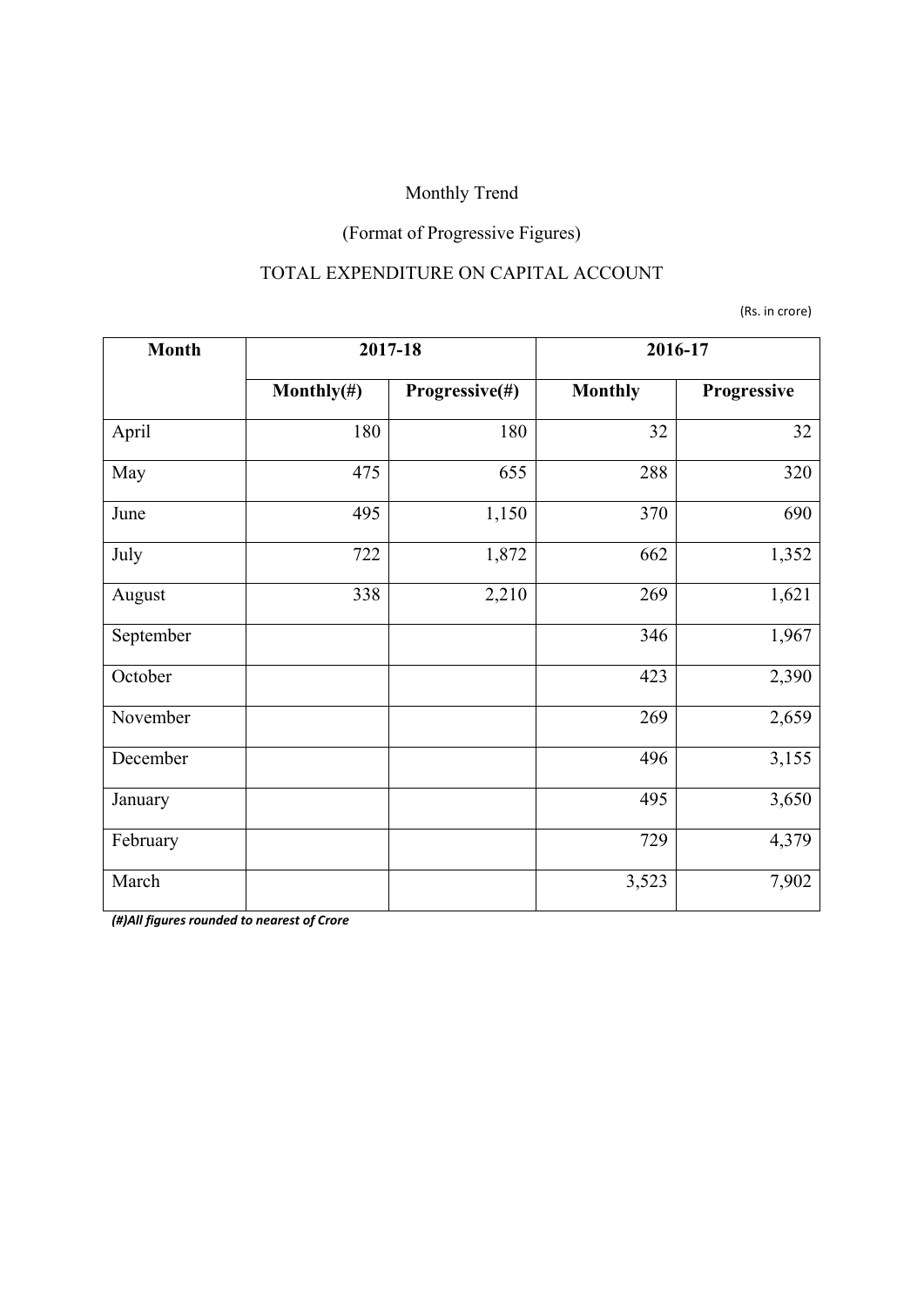## (Format of Progressive Figures)

#### LOANS AND ADVANCES DISBURSED

(Rs. in crore)

| <b>Month</b> |                              | 2017-18        | 2016-17        |             |  |
|--------------|------------------------------|----------------|----------------|-------------|--|
|              | Monthly $(\#)$               | Progressive(#) | <b>Monthly</b> | Progressive |  |
| April        | $\qquad \qquad \blacksquare$ | -              | (a)            | (a)         |  |
| May          | $\qquad \qquad \blacksquare$ | -              | 01             | 01          |  |
| June         | $\qquad \qquad \blacksquare$ | -              | 03             | 04          |  |
| July         | $\overline{\phantom{a}}$     | -              | 02             | 06          |  |
| August       | $\qquad \qquad \blacksquare$ | -              | 01             | 07          |  |
| September    |                              |                | 12             | 19          |  |
| October      |                              |                | 03             | 22          |  |
| November     |                              |                | 02             | 24          |  |
| December     |                              |                | 13             | 37          |  |
| January      |                              |                | 04             | 41          |  |
| February     |                              |                | 08             | 49          |  |
| March        |                              |                | 27             | 76          |  |

*(#)All figures rounded to nearest of Crore* 

*(a) Rs. 0.10 crore only*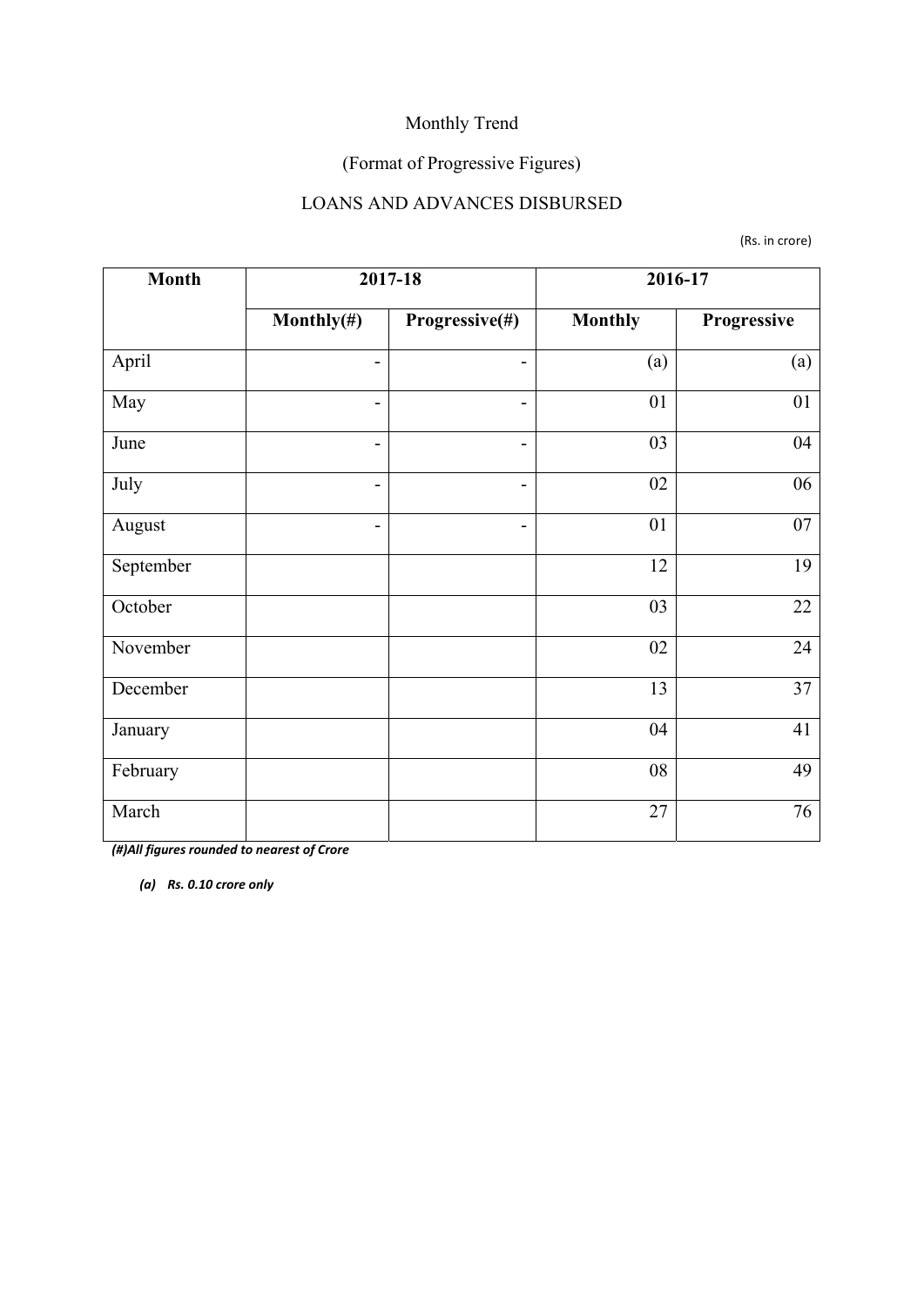## (Format of Progressive Figures)

#### REVENUE SURPLUS

(Rs. in crore)

| <b>Month</b> | 2017-18        |                | 2016-17        |             |  |
|--------------|----------------|----------------|----------------|-------------|--|
|              | Monthly $(\#)$ | Progressive(#) | <b>Monthly</b> | Progressive |  |
| April        | $(-)443$       | $(-)443$       | $(-)346$       | $(-)346$    |  |
| May          | $(-)256$       | $(-)699$       | 1,200          | $(+)854$    |  |
| June         | $(-)191$       | $(-)890$       | 890            | $(+)1,744$  |  |
| July         | $(+)4,165$     | $(+)3,275$     | 262            | 2,006       |  |
| August       | $(-)2,027$     | $(+)1,248$     | $(-)1,717$     | 289         |  |
| September    |                |                | 1,882          | 2,171       |  |
| October      |                |                | $(-)487$       | 1,684       |  |
| November     |                |                | $(-)441$       | 1,243       |  |
| December     |                |                | 758            | 2,001       |  |
| January      |                |                | 1,546          | 3,547       |  |
| February     |                |                | $(-)103$       | 3,444       |  |
| March        |                |                | $(-)3,149$     | 295         |  |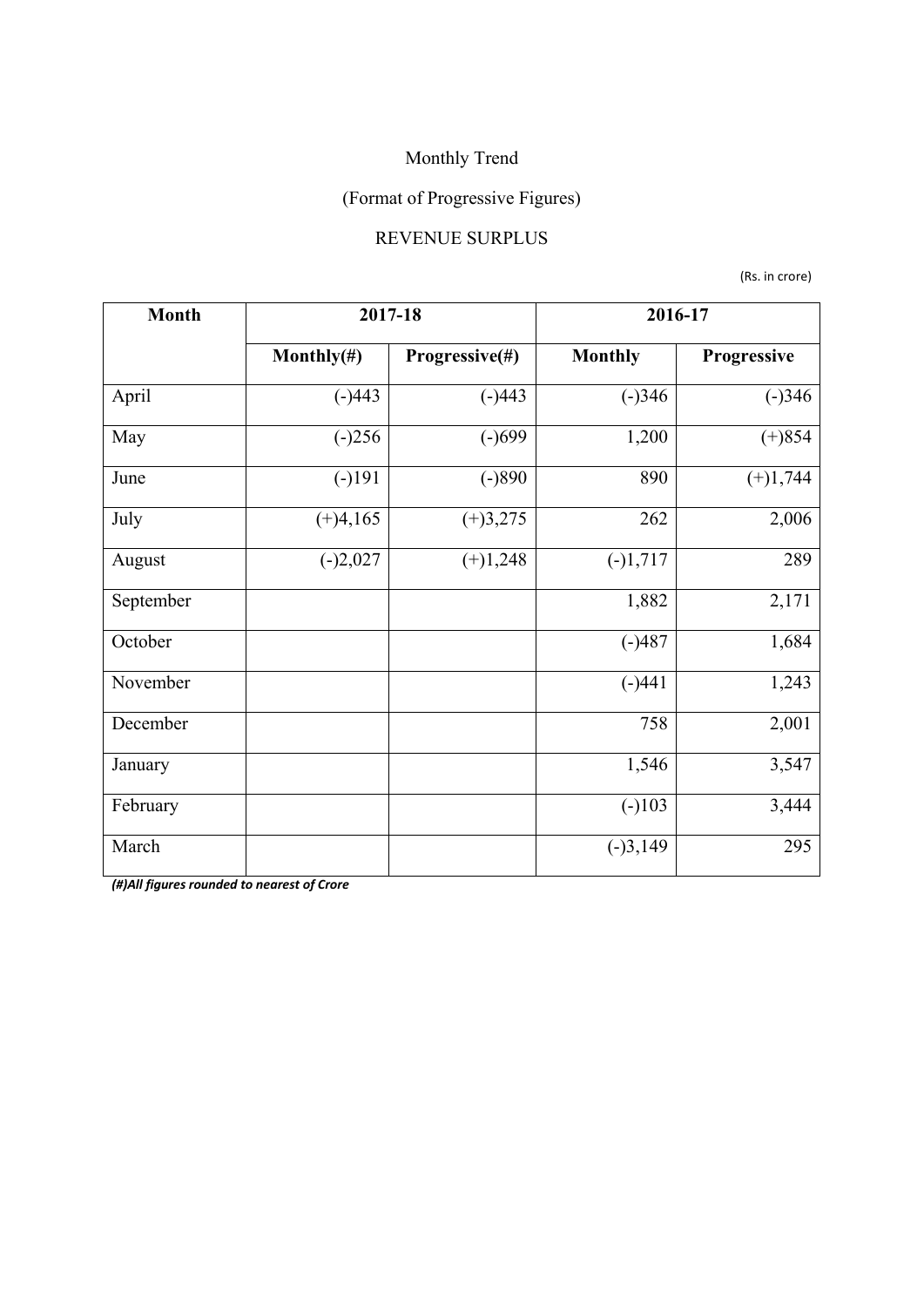# (Format of Progressive Figures)

## FISCAL DEFICIT

(Rs. in crore)

| <b>Month</b> | 2017-18        |                | 2016-17        |             |  |
|--------------|----------------|----------------|----------------|-------------|--|
|              | Monthly $(\#)$ | Progressive(#) | <b>Monthly</b> | Progressive |  |
| April        | 443            | 443            | 376            | 376         |  |
| May          | 911            | 1,354          | $(-)911$       | $(-)535$    |  |
| June         | 686            | 2,040          | $(-)518$       | $(-)1,053$  |  |
| July         | $(-)3,444$     | $(-)1,404$     | 389            | $(-)664$    |  |
| August       | 2,366          | 962            | 1,987          | 1,323       |  |
| September    |                |                | $(-)1,524$     | $(-)201$    |  |
| October      |                |                | 913            | 712         |  |
| November     |                |                | 712            | 1,424       |  |
| December     |                |                | $(-)249$       | 1,175       |  |
| January      |                |                | $(-)1,048$     | 127         |  |
| February     |                |                | 840            | 967         |  |
| March        |                |                | 6,697          | 7,664       |  |